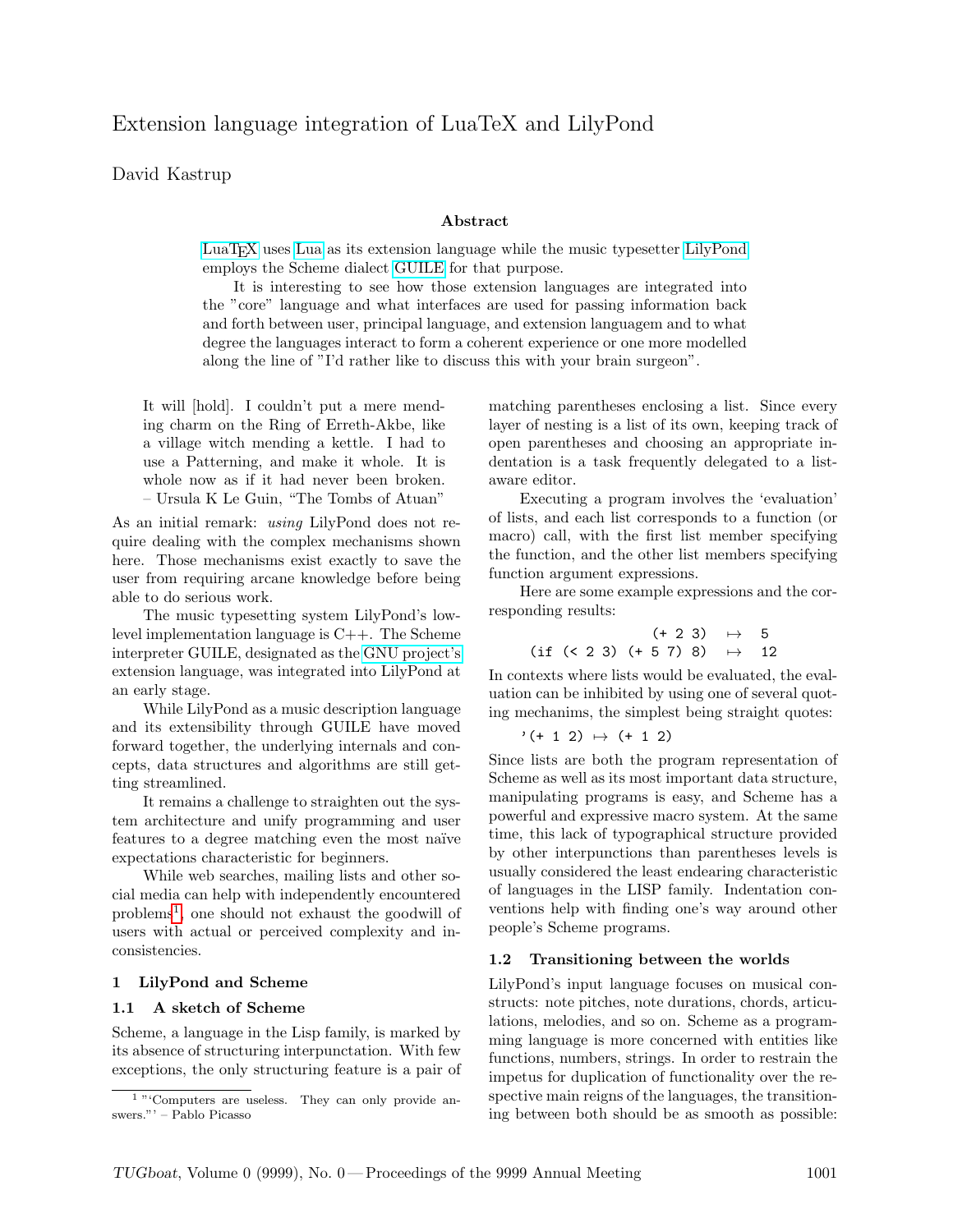not as much like switching between German and English in a poem, but rather like between verbs and nouns in a sentence.

The principal tools for transitioning in Lily-Pond are two constructs: # within LilyPond mode will use Scheme to read and evaluate the immediately following Scheme expression; #{ inside of Scheme will switch into LilyPond mode until reaching the matching #} code. Either construct will return the resulting value for use in the respective other language.

Quite importantly, reading/scanning of embedded code is done completely under the control of the respective other language interpreter, so the foreign input is free from string quoting characters and similar contraptions.

Now let us jump right into the deep end and delve into a brief example intertwining those constructs with Scheme macros.

# 1.3 Exposition

The following example provides and demonstrates some useful facility, making use of several interactions between LilyPond/GUILE.

```
#(define-macro (pattern args result)
   '(define-music-function
                                  (parser location ,@args)
             ,(make-list (length args) 'ly:music?)
            #{ $@(list ,@result) #}))
$(pattern (A B C D) (A B D A C D))
      { a' a' a' a' }
      { b' b' b' b' }
      \left\{ \begin{array}{ll} c\cdot\text{,}\ c\cdot\text{,}\ c\cdot\text{,}\ c\cdot\text{,}\ c\cdot\text{,}\ t\cdot\text{,}\ d\cdot\text{,}\ d\cdot\text{,}\ t\cdot\text{,}\ t\cdot\text{,}\ d\cdot\text{,}\ t\cdot\text{,}\ t\cdot\text{,}\ t\cdot\text{,}\ t\cdot\text{,}\ t\cdot\text{,}\ t\cdot\text{,}\ t\cdot\text{,}\ t\cdot\text{,}\ t\cdot\text{,}\ t\cdot\text{,}\ t\cdot\text{,}\ t\cdot\text{,}\ t\cdot\text{,}\ t\cdot\text{,}\ t\cdot\text{,}\ t{ d'' d'' d'' d'' }
          \Phi\overline{c} and a pop
                                                                            \overline{\phantom{a}}\overline{\epsilon}\overline{\phantom{0}}\overline{\mathbf{e}}\Phi3
                                       \overline{\epsilon}\overline{\phantom{a}}\overline{\bullet}& f
                                        \overline{\phantom{0}} \overline{\phantom{0}} \overline{\phantom{0}} \overline{\phantom{0}} \overline{\phantom{0}}5
                                                                                        \overline{\mathcal{P} \mathcal{P} \mathcal{P}}
```
Now apart from having a reasonably nice effect (pattern takes two lists of symbols, the first specifying the input order of its arguments, and the second specifying the desired output order), the code is both short as well as sophisticated. We will now first analyze the logic and elements of the code, and then take a look at how LilyPond manages to make it work.

# 1.4 The storyline

Scheme macros are a variation of Scheme functions that changes execution order. When a Scheme function is called, first its arguments get evaluated, and then the function is executed with the evaluated arguments, and its return value is the result of the function call.

A macro changes the order: the macro is called first on the unevaluated arguments (in the case of the call of pattern, the first argument is a list with the symbols A, B, C and D). The result of the macro call is then evaluated in the Scheme evaluator. The result of this evaluation after executing the macro becomes the result of the macro call.

Since unevaluated Scheme code usually consists of nested lists, it is often convenient to specify the macro body in the form of *almost* entirely quoted lists (quotes keep the list from premature evaluation), but with a few variable elements spliced in.

Quasiquotes are the tool of choice for working with mostly constant lists with a few variable elements, and are seen in connection with most macros. The whole quasiquote is introduced with a backward quote character "" instead of the normal one "". They are called "quasiquotes" because inside of such a quoted expression, you can 'unquote' parts by preceding them with a comma ",", and you can 'unquote-splice' a list expression into a surrounding list by preceding them with comma-at ",  $\mathbb{Q}$ ".

So, for example,

```
((+ 1 2) , (+ 1 2) , (0)
```
evaluates to the list

 $((+ 1 2) 3 + 1 2)$ 

The starting list  $(+ 1 2)$  containing the symbol "+" and the numbers 1 and 2 is retained unchanged. The same construct with an unquote before it is evaluated to 3 before being put in the list, and the quoted list  $'(+ 1 2)$  evaluates by removing the quote, to  $(+)$ 1 2) which is then spliced into the surrounding list, effectively removing one level of parentheses.

The call to pattern Now the call to pattern looks like

(pattern (A B C D) (A B D A C D))

and, considering that macro arguments are not evaluated, the result of substituting the arguments is simply

'(define-music-function (parser location ,@'(A B C D)) ,(make-list (length '(A B C D)) 'ly:music?) #{ \$@(list ,@'(A B D A C D)) #})

(we have inserted quotes appropriately to indicate that the lists are not to be executed, so that one can feed this into a Scheme sandbox inside of Lily-Pond) and if we now execute the quasiquote, we are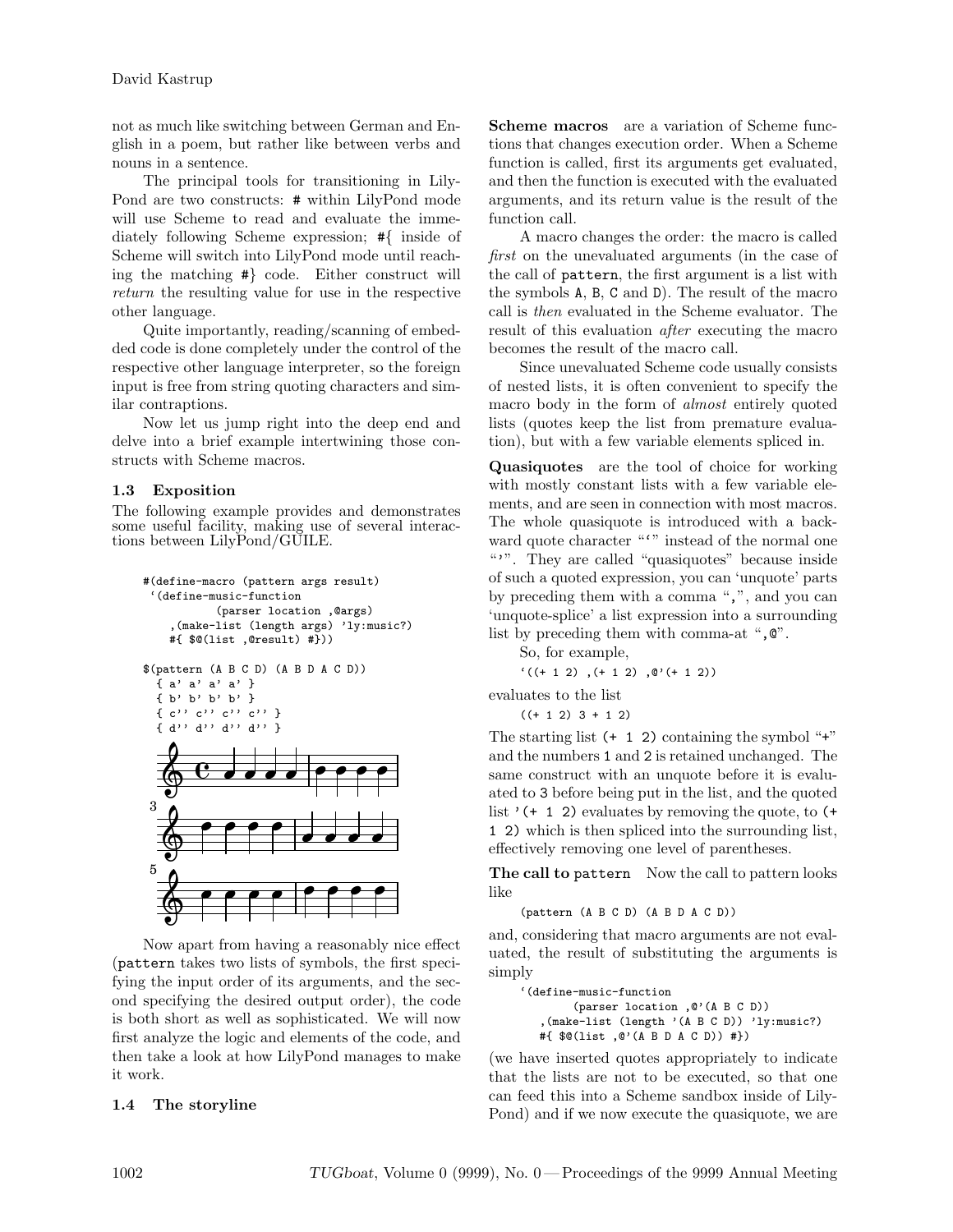left with the following expression when finishing executing the macro:

```
(define-music-function (parser location A B C D)
   (ly:music? ly:music? ly:music? ly:music?)
   #{ $@(list A B D A C D) #})
```
This is the definition of a music function doing the required transformation of four music arguments to the requested order.

LilyPond's "\$@" operator is a variation on the Scheme splicing operator and has been introduced in LilyPond 2.15.41: it can be used for splicing a list of expressions into the surrounding #{. . . #} construct, and so

#{ \$@(list A B D A C D) #}

is essentially the same as

#{ \$A \$B \$D \$A \$C \$D #}

To achieve the same effect in older LilyPond versions, we would have had to write

```
(make-sequential-music
 (map ly:music-deep-copy (list ,@result)))
```
instead of

#{ \$@(list ,@result) #}

since one effect of "\$" is to create a copy. Whenever a music expression may be used more than once, we need to copy it since many functions processing music change their input while processing it. So the new splicing operator saves us from knowing make-sequential-music and some other things.

#### 1.5 Behind the scenes

Why does this even work? This question is indeed puzzling since macro expansion is a complex beast, and  $\#\{\ldots\#\}$ , embedded LilyPond, is actually a piece of LilyPond code that is stored away in a string and later executed in a copy of the LilyPond parser. So how is it able to access the original variable result, a parameter of the function call? The LilyPond manual states that Scheme expressions inside of embedded LilyPond are executed in "lexical closure". However, macro expansion happens at an earlier point of time, before closures are even being formed. So how can this work out?

At the first layer, let us ask the Scheme sandbox (slightly reformatted):

```
lilypond scheme-sandbox
GNU LilyPond 2.15.42
Processing '[...]/scheme-sandbox.ly'
Parsing...
guile> (define-macro (pattern args result)
  '(define-music-function (parser location ,@args)
     ,(make-list (length args) 'ly:music?)
     #{ $@(list ,@result) #}))
guile> (macroexpand-1 '(pattern (A B C D)
                                (A B D A C D)))
```

```
(define-music-function (parser location A B C D)
    (ly:music? ly:music? ly:music? ly:music?)
  (#<procedure embedded-lilypond
     (parser lily-string filename line closures)>
   parser
    " $@(list ,@result) "
   #f 3
    (list (cons 2 (lambda () (list A B D A C D))))))
guile>
```
After expanding the macro, we arrive at a call to the internal function embedded-lilypond which gets, as expected, the contents of  $\#\{\ldots\#\}$  as a string. But it also gets "closures" a list containing pairs, with the first element being an offset into the string, and the second being an anonymous "lambda" function for evaluating the embedded Scheme expression at that point in the string.

LilyPond's parser uses this anonymous function that has been created in the lexical environment (namely its placement in Scheme source code) of the #{. . . #} expression instead of actually interpreting the Scheme expression from the text at the time it passes the whole embedded LilyPond string to the parser. And it turns out that this lambda function magically already can deliver the right expression since it has been formed within the context of the music function and retained as a closure. So even while the full LilyPond expression is only stored as a string and interpreted later, the scraps of Scheme code inside have been macro-expanded and saved in a function.

The code reponsible for that is buried in the innards of scm/parser-ly-from-scheme.scm in the LilyPond source, turning  $\#\{\dots\#\}$  into the above expression right inside the Scheme reader: the original construct enters Scheme only in this preprocessed version.

Let us dig deeper. Let us take a look at the embedded Scheme expression itself, outside of the macro and quasiquote and unevaluated:

```
guile> '#{ $@(list ,@result) #}
(#<procedure embedded-lilypond
  (parser lily-string filename line closures)>
 parser
  " $@(list ,@result) "
  #f 6
  (list (cons 2
        (lambda ()
          (list (unquote-splicing result))))))
```
Now "(unquote-splicing result)" is just a different representation for ",@result", like we are now seeing a different representation for the whole  $\{\ldots, *\}$  construct. As part of a larger quasiquote construct, the "unquote-splicing" operator will kick in and substitute the value of "result" into the list, and that is just what we are seeing here.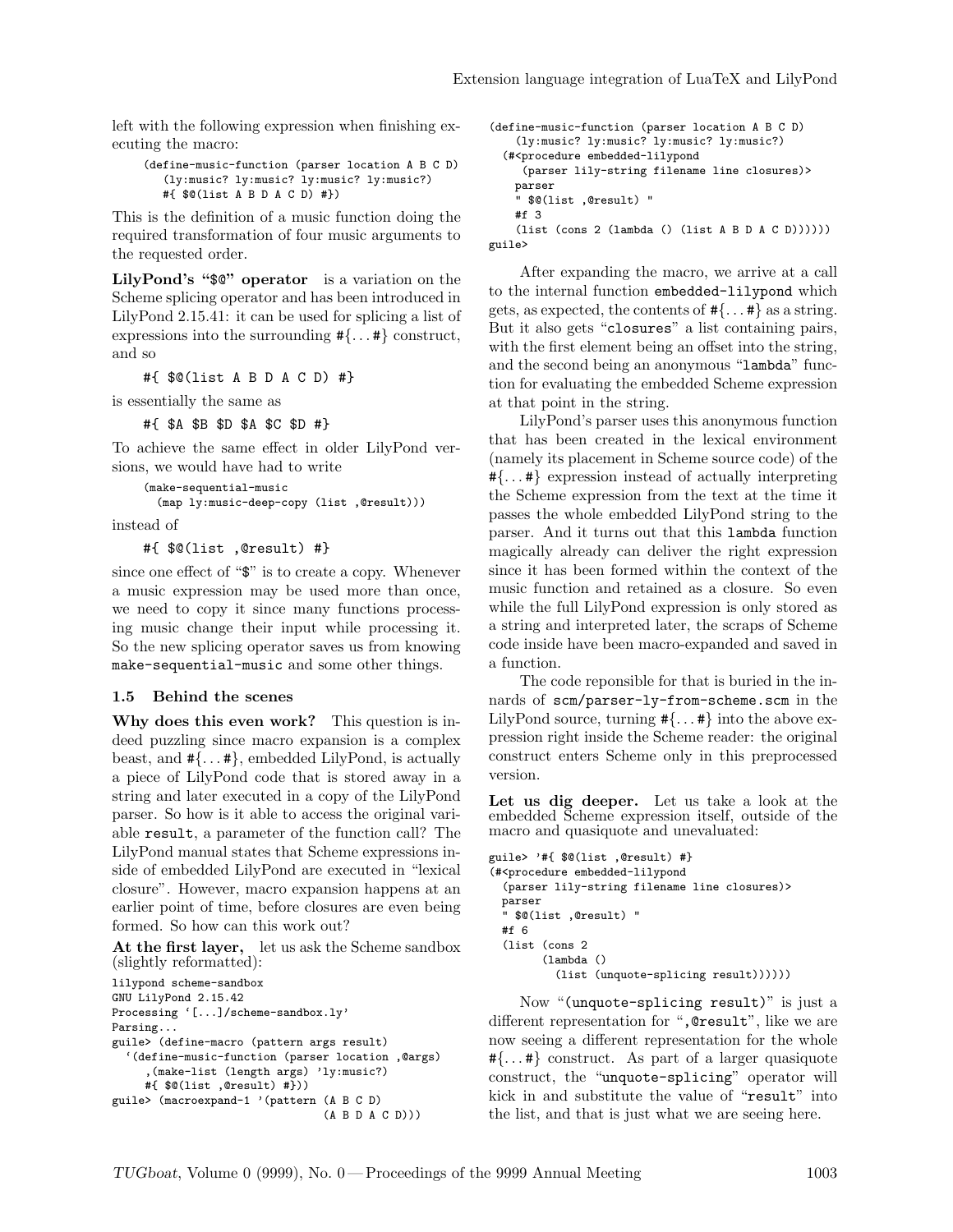And the reason that unquote-splicing is actually found by the quasiquote operator is that in this stage of evaluation (or rather non-evaluation), the anonymous lambda function is not yet a function, but just a list where the first element is the symbol "lambda". So the macro can do its work on the raw form of the expression, and after the unquote-splicing has done its work, normal evaluation happens and turns the result into an anonymous function that is later called from the LilyPond parser when it encounters \$@ and skips the following Scheme expression, taking its value from the call of the lambda function instead.

Deep breath At the end of this journey, we have seen how a reasonably concocted broth made from shoestring and putty is able to intertwine the Lily-Pond language parser with an integrated Scheme layer in a manner that provides lexical closure, nesting, back-and-forth passing of values, macros and functions working across the language boundaries.

It is worth noting that input location is propagated carefully across those layers so that error messages for erroneous input point to the actual place of the problem, again making for a unified end user experience even in the event of user error.

# 2 Lua as LuaTEX's extension language

LuaTEX's way of integrating Lua has to be described in a more technical manner since the available lowlevel mechanisms are not sufficient for providing the kind of refined and natural interface that LilyPond offers for GUILE.

TEX actually has its own macro processing system called "mouth". For use inside of the mouth, LuaTEX provides the \directlua command. The contents of this command are passed as text into the Lua interpreter. There is no parameter passing mechanism short of splicing additional text into the interpreter. There is no lexical closure mechanism provided. Lua has access to internal TEX variables, but T<sub>E</sub>X's mouth can't set those variables. \directlua may print input into TEX's mouth via tex.print, however.

TEX's main processing layer is called its "stomach". There is no actual interface from LuaT<sub>EX</sub>'s stomach to Lua. One can, however, use \directlua inside of a \protected\def to trigger expansion at the latest possible point of time, synchronized to the stomach's operation. Printing back into TEX's mouth via tex.print is still possible in this mode of operation. Setting variables inside of TEX at their current nesting level is possible, but there are no programmatic ways of making decisions based on such variables.

At a post-stomach level (the T<sub>E</sub>X taxonomy prudently does not assign a name) there is a primitive called \latelua that is triggered inside of the execution of the \shipout primitive. Printing back into TEX's mouth at this stage for any purpose other than immediate shipment is not commendable.

LuaT<sub>EX</sub> and Lua don't speak a common language, and their communication is complicated by each language having its own interpretation layers that cannot easily or naturally be switched off. A simple LuaTEX example would be

\directlua{tex.print("\noexpand\\message{Hi}")}

The use of \noexpand may seem artificial: however, in 15 minutes of experiments I have not been able to find a combination with \unexpanded that would work on the whole string without expanding \\, but probably a solution with \detokenize could be made to work even though its exact operation depends on the current catcode regime.

In a nutshell, the default primitives of  $\text{LuaT}$ <sub>F</sub>X do not constitute a useful or friendly programming interface. While the same can be said for some standard T<sub>E</sub>X primitives, at least their situation is ameliorated by the presence of the somewhat ubiquitous thin wrapper of plain TEX forming the basis for the "TEXbook", the principal documentation of T<sub>EX</sub>. The raw iniT<sub>EX</sub> has no user-level documentation, and it was probably a good choice to let the "TEXbook" provide a view how the available primitives can (and should) be tied together in a coherent user experience.

Crossing between TEX and Lua requires a lot of knowledge of unrelated material and is, particularly in the Lua to TEX direction, hardly better than using pipes.

Now while differentiating between "primitive" and "definition" in LilyPond does not make all that much sense, one can at least look at the core C++ functions that the user interface is built on. In this case, we have

# ly:parse-string-expression parser-smob ly-code filename line

Parse the string ly-code with parsersmob. Return the contained music expression. filename and line are optional source indicators.

### ly:parser-clone parser-smob closures

Return a clone of parser-smob. An association list of port positions to closures can be specified in closures in order to have ' $\mathcal{F}'$  and ' $\mathcal{H}'$  interpreted in their original lexical environment.